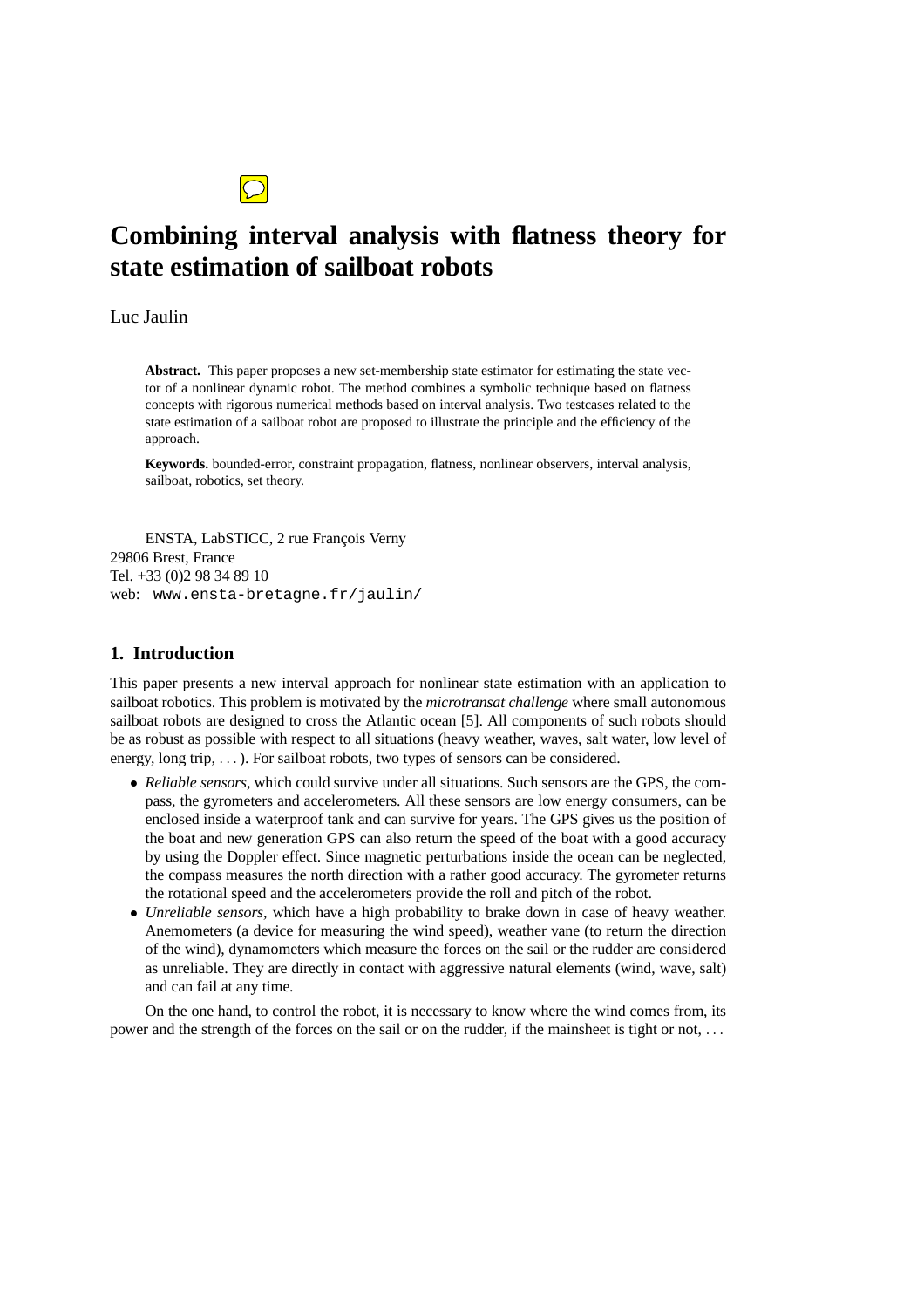(see e.g. [34], [19]). On the other hand, a reliable boat should only enclose reliable sensors. The aim of this paper is twofold.

- The first goal is to show that the variables that could be measured by the unreliable sensors could be reconstructed dynamically from the data collected by the reliable sensors. This is new in a sailboat context, even if the possibility to control a sailboat robot without any wind sensor has already been demonstrated in [38].
- The second goal is to give a new method which combines nonlinear symbolic observation techniques [9], based on flatness concepts, with interval analysis [31]. The first tool makes it possible to transform the observation problem into equations that have to be solved at each point of time whereas interval analysis provides a systematic way to solve the inversion problem [27] taking into account some interval uncertainties on the measured data. Combining interval analysis with flatness has already been considered for control [16] or source separation [29], but never for state estimation.

Section 2 shows how the state estimation problem can be transformed into a set inversion problem parametrized by the time  $t$ . Basic notions on interval analysis and the set inversion algorithm are both presented in Section 3. Section 4 presents the sailboat to be considered and illustrates the procedure to be followed to transform the state estimation problem into a chain of set inversion problems. Two simulated testcases are treated on Section 5. Section 6 concludes the paper.

## **2. Interval flatness approach for state estimation**

This section shows how, using flatness theory, a state estimation problem can be cast into a sequence of set inversion problems that have to be solved at each instant. Shortly speaking, flatness theory can be seen as a symbolic computation approach to deal easily and efficiently with specific differential equations. Consider the system described by the following state equations

$$
\begin{cases} \dot{\mathbf{x}} = \mathbf{f}(\mathbf{x}, \mathbf{u}) \\ \mathbf{y} = \mathbf{g}(\mathbf{x}), \end{cases}
$$
 (2.1)

where  $\mathbf{u} \in \mathbb{R}^m$  is the vector of controls (or the vector of *actuators*),  $\mathbf{x} \in \mathbb{R}^n$  is the state vector and  $y \in \mathbb{R}^m$  is the output vector (or *sensors*). The functions f and g are the evolution function and the observation function, respectively. They are assumed to be as smooth as needed. The dimension of u and that of y are assumed to be both equal to m. All vectors depend on the continuous time  $t$ . The system is said to be *flat* with the flat output y if there exist two continuous functions  $\phi$  and  $\psi$  and integers  $r_1, \ldots, r_n$  such that for all t, we have

$$
\begin{cases}\n\mathbf{x} = \phi(y_1, y_1, \dots, y_1^{(r_1 - 1)}, \dots, y_m, y_m, \dots, y_m^{(r_m - 1)}) \\
\mathbf{u} = \psi(y_1, y_1, \dots, y_1^{(r_1)}, \dots, y_m, y_m, \dots, y_m^{(r_m)})\n\end{cases}
$$
\n(2.2)

The integers  $r_i$  correspond to the relative degrees for the outputs  $y_j$ ,  $j = 1, \ldots, m$ . According to Hermann and Krener [18], a system is observable if for any pair of state vector  $(x_a, x_b)$ ,  $x_a$  being indistinguishable from  $x_b$  implies  $x_a = x_b$ . Recall that a state vector  $x_a$  is called indistinguishable from  $x_b$ , if for every admissible input u, they produce the same output. Now, from (2.2), two different states cannot produce the same output. We can conclude that all systems satisfying (2.2) are observable: the function  $\phi$  gives us the unique state vector which is consistent with the outputs and their derivatives. Of course, we assume here that the output vector  $y$  is measured and that we can estimate its derivatives with a good accuracy. In practice, the functions  $\phi$  and  $\psi$  involved in (2.2) are unknown. To get them, we have to proceed in two steps.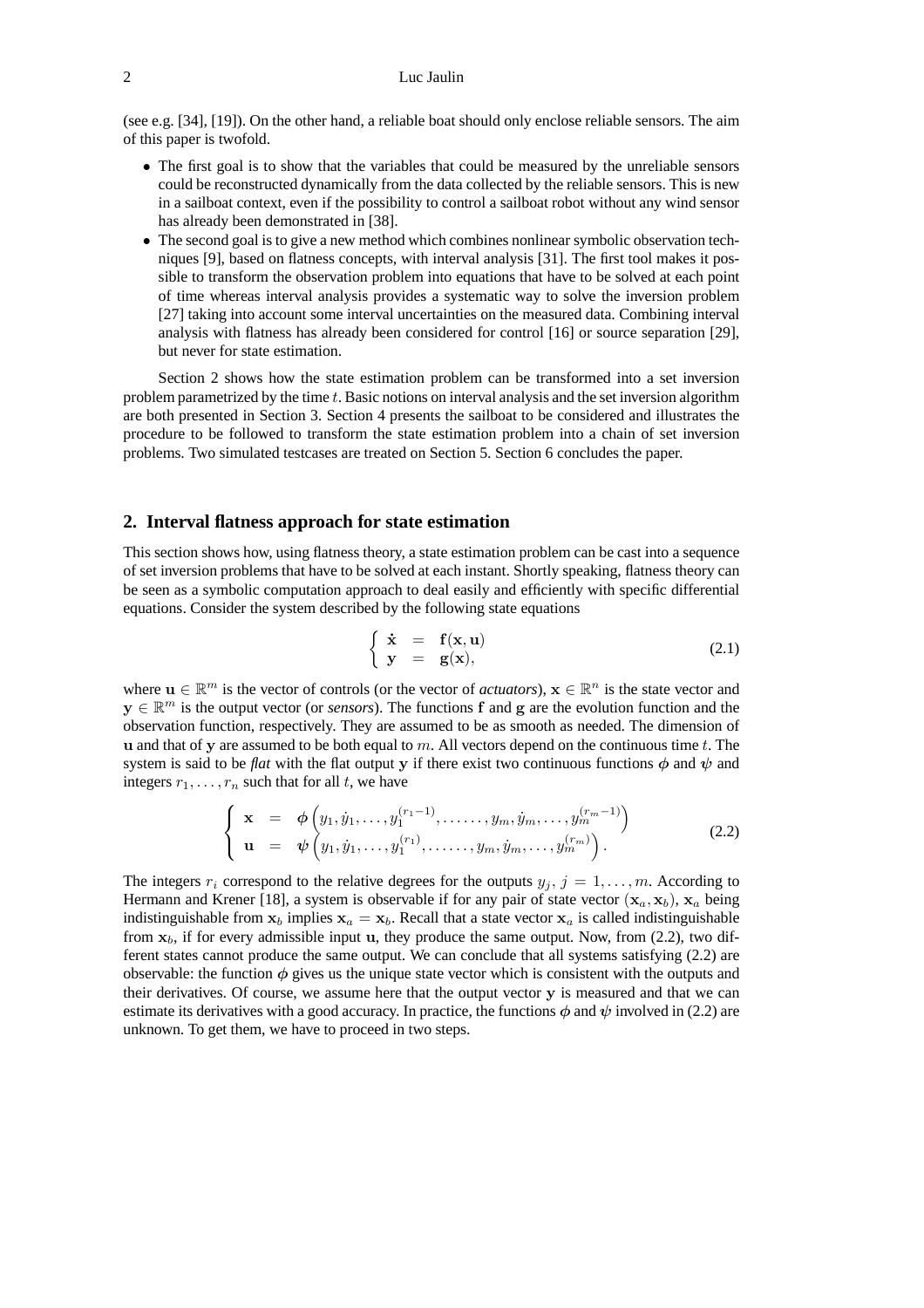• The *derivation step* (see [20]) computes symbolically  $y_1, \dot{y}_1, \ldots, y_1^{(r_1)}, \ldots, y_m, \dot{y}_m, \ldots, y_m^{(r_m)}$ as functions of  $x$  and  $u$ , using (2.1). We get an expression of the form

$$
\begin{pmatrix} y_1 \\ \dot{y}_1 \\ \vdots \\ y_m^{(r_m)} \end{pmatrix} = \mathbf{h} \begin{pmatrix} \mathbf{x} \\ \mathbf{u} \end{pmatrix}.
$$
 (2.3)

This can be done automatically without any difficulty using symbolic computation. It suffices to take all m equations  $y_j = g_j(\mathbf{x})$  and to compute symbolically its first, second, ...  $r_j$ th derivatives with respect to t. At each step, the  $\dot{x}_i$  are replaced by  $f_i(\mathbf{x}, \mathbf{u})$ .

• The *resolution step* inverses symbolically the function h to get an expression of the form (2.2). This operation is difficult to obtain except for simple systems.

**Example 1**. Consider the system

$$
\begin{cases}\n\dot{x}_1 = x_1 + x_2 \\
\dot{x}_2 = x_2^2 + u \\
y = x_1.\n\end{cases}
$$

For the derivation step, we compute  $y, \dot{y}, \ddot{y}$  with respect to x and u. We get

$$
\begin{cases}\n y &=& x_1 \\
 \dot{y} &=& \dot{x}_1 = x_1 + x_2 \\
 \ddot{y} &=& \dot{x}_1 + \dot{x}_2 = x_1 + x_2 + x_2^2 + u.\n\end{cases}
$$

Thus

$$
\mathbf{h}\left(\begin{array}{c}\mathbf{x}\\u\end{array}\right)=\left(\begin{array}{c}x_1\\x_1+x_2\\x_1+x_2+x_2^2+u\end{array}\right).
$$

For the resolution step, we have to isolate x, u to get an expression with respect to y,  $\dot{y}$ ,  $\ddot{y}$ . We get

$$
\begin{cases}\nx_1 = y \\
x_2 = \dot{y} - x_1 = \dot{y} - y \\
u = \ddot{y} - (x_1 + x_2 + x_2^2) = \ddot{y} - (\dot{y} - y)^2.\n\end{cases}
$$

As a consequence,

$$
\begin{cases}\n\phi(y,\dot{y}) = \begin{pmatrix} y \\
\dot{y}-y \end{pmatrix} \\
\psi(y,\dot{y},\ddot{y}) = \ddot{y}-\dot{y}-(\dot{y}-y)^2.\n\end{cases}
$$

Note that here, the relative degree is  $r = 2$ .

Equation (2.3) can be rewritten as

$$
z = h(w), \tag{2.4}
$$

where

$$
\mathbf{z} = (y_1, y_1, \dots, y_1^{(r_1)}, \dots, y_m, y_m, \dots, y_m^{(r_m)}) \text{ and } (2.5)
$$

$$
\mathbf{w} = (\mathbf{x}^{\mathrm{T}}, \mathbf{u}^{\mathrm{T}})^{\mathrm{T}}.
$$
 (2.6)

**Assumption**. We assume that for all variables involved in Equation (2.4), membership intervals are available [37]. These intervals can either be punctual if the value of the corresponding variable is known, small if the variable is measured with good accuracy or equal to  $|-\infty,\infty|$  if nothing is known about the variable. For our state estimation problem, we have three types of variables.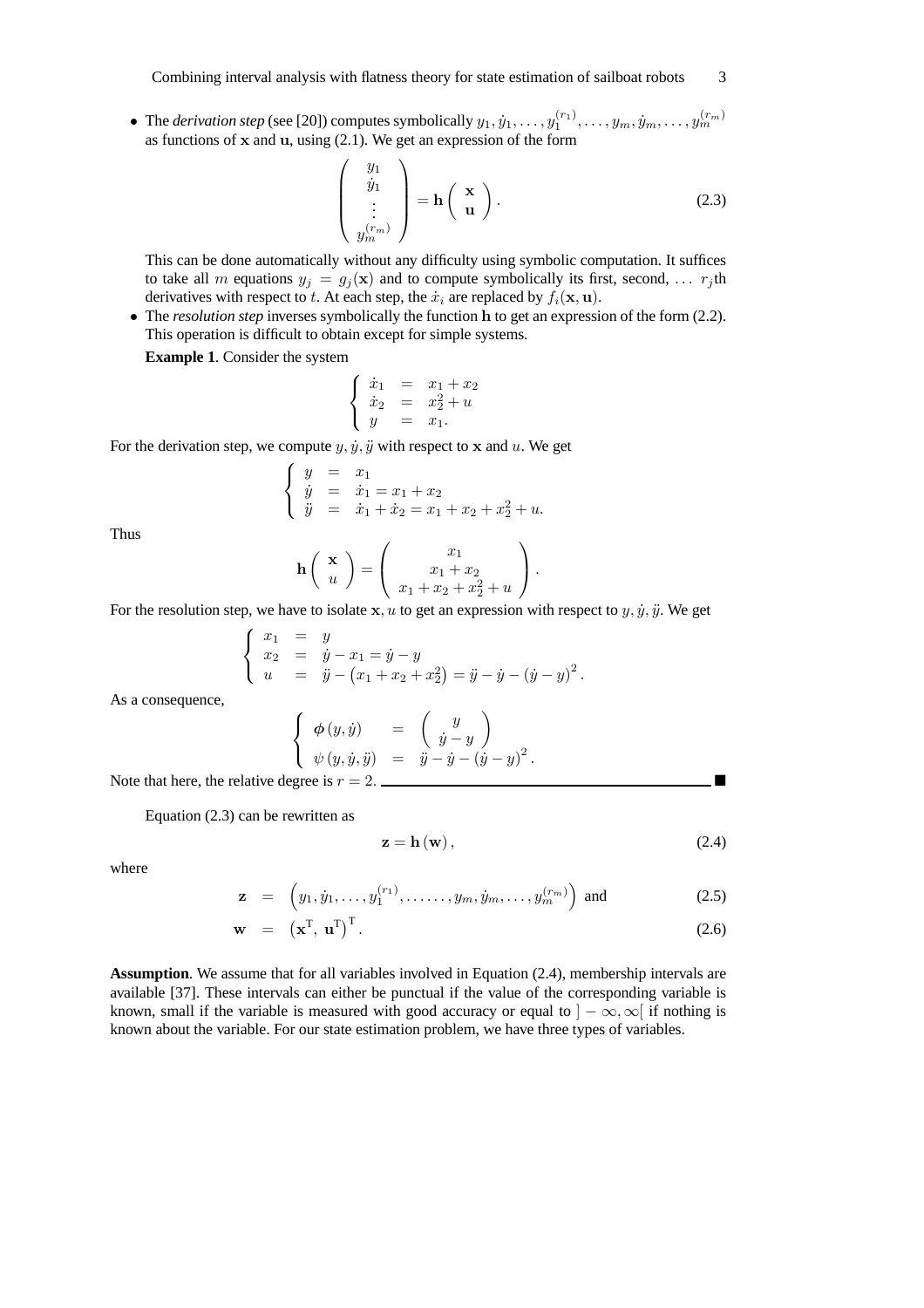#### 4 Luc Jaulin

- The input variables  $u_j, j \in \{1, \ldots, m\}$  can be assumed to be known exactly or with a good precision, i.e., the corresponding interval  $[u_i]$  can be assumed to be small or punctual.
- The derivatives  $y_j^{(k)}$  of the output variables  $y_j, j \in \{1, ..., m\}$ ,  $k \in \{0, ..., r_j\}$ , are measured with a known error. The intervals  $\left[y_j^{(k)}\right]$  containing  $y_j^{(k)}$  can be considered as small. For robotic applications, the intervals for derivatives  $y_j^{(k)}$  can often be obtained directly via derivativebased sensors (such as loch-Doppler systems, gyrometers or accelerometers). When no such sensor is available and when the signals  $y_j$  are not too noisy, a robust differentiation method (see e.g. [30]) can provide an estimate for the derivatives  $y_j^{(k)}$  (but without any estimation of the error). This estimation might help the user to get intervals  $[y_j^{(k)}]$ , but without any reliability.
- The state variables  $x_i, i \in \{1, \ldots, n\}$  are considered as unknown. The corresponding intervals [ $x_i$ ] are thus ] –  $\infty, \infty$ [.

Define the boxes

$$
[\mathbf{w}] = \underbrace{[x_1] \times \cdots \times [x_n]}_{[\mathbf{x}]} \times \underbrace{[u_1] \times \cdots \times [u_m]}_{[\mathbf{u}]},
$$

and

$$
[\mathbf{z}] = [y_1] \times [\dot{y}_1] \times \cdots \times [y_1^{(r_1)}] \times \cdots \times [y_m] \times [\dot{y}_m] \times \cdots \times [y_m^{(r_m)}].
$$

The posterior feasible set for w is

$$
\mathbb{W} = \{ \mathbf{w} \in [\mathbf{w}], \exists \mathbf{z} \in [\mathbf{z}], \mathbf{z} = \mathbf{h}(\mathbf{w}) \} \n= [\mathbf{w}] \cap \mathbf{h}^{-1}([\mathbf{z}]).
$$
\n(2.7)

Characterizing the set W for a given t is thus a set inversion problem [27] which can be solved efficiently using interval analysis. Once W has been computed, the posterior feasible set  $X$  for  $x$  is easily obtained by a projection of W onto the x-space.

**Remark 1.** If the system is flat, it is observable [6], [12], i.e., if the quantities  $y_j^{(k)}$ ,  $k \le r_j$  –  $1, j \in \{1, \ldots, m\}$  are known without any error, then the set  $\mathbb{X}(t)$  is a singleton. This is a direct consequence of the relations (2.2). In this paper, we only know intervals  $[y_j^{(k)}]$  enclosing the  $y_j^{(k)}$ . As a consequence, the set  $\mathbb{X}(t)$  generally encloses an infinite number of elements. However, its size can be small enough to allow us to find a control that fits to all state vectors inside  $\mathbb{X}(t)$ .

**Remark 2.** When the system is flat, we may already have an analytical expression for  $h^{-1}$  and thus interval methods are not required anymore for the inversion. Now, for our sailing boat or for many other engineering systems, the inversion cannot be done symbolically and a reliable inversion procedure, such as that provided by interval set inversion [27], is necessary.

**Remark 3**. When  $\sum_{i=1}^{m} r_i > n$ , the inversion problem is overdetermined and the functions  $\phi$ and  $\psi$  are not unique. Equivalently, if  $\sum_{i=1}^{m} r_i > n$ , the dimension of the set to be inverted (equal to  $\sum_{i=1}^{m} (n+1)$ ) is legger than the number of unknowns (equal to  $n + m$ ). This is a problem for most  $\sum_{i=1}^{m} (r_i + 1)$ ) is larger than the number of unknowns (equal to  $n + m$ ). This is a problem for most symbolic methods but not for the set inversion approach.

## **3. Set inversion with interval analysis**

With an interval approach, a random variable  $x \in \mathbb{R}$  is represented by an interval [x] which encloses the support of its probability function. This representation is of course poorer than that provided by its probability density distribution, but it presents several advantages. *(i)* Since an interval with non-zero length is consistent with an infinite number of probability distribution functions, an interval representation is well adapted to represent random variables with imprecise probability density functions. *(ii)* An arithmetic can be developed for intervals, which makes it possible to deal with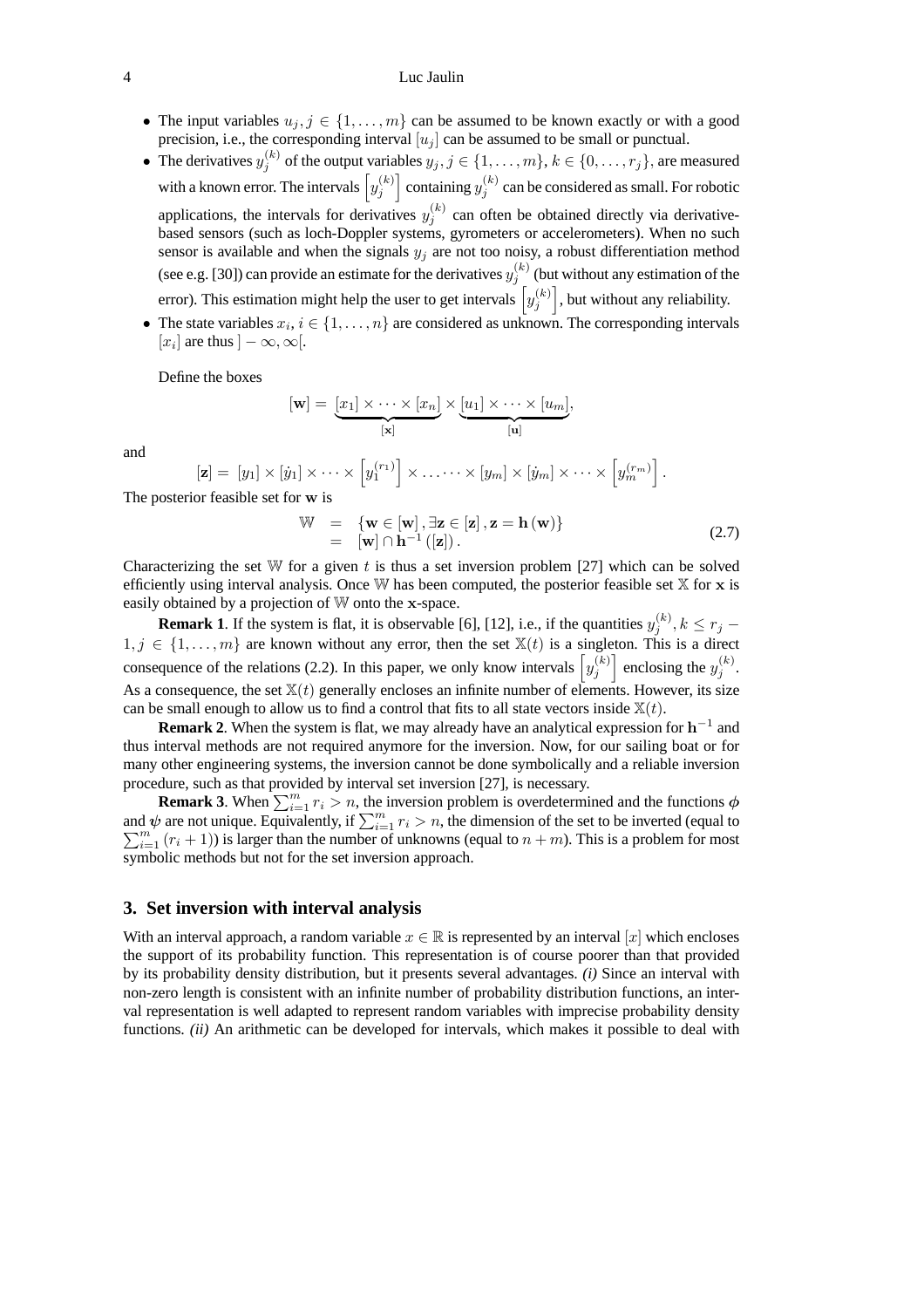uncertainties in a reliable and easy way, even when strong nonlinearities occur. *(iii)* When the random variables are related by constraints (i.e., equations or inequalities) a propagation process (which will be explained later) provides an efficient polynomial algorithm that computes intervals enclosing all feasible values for the random variables. Interval analysis is used for robotics applications when strong nonlinearities are involved in the formulation of the problem. See, e.g., [26] for control, [7] and [28] for estimation and also [14] in the context of sailboat robotics.

#### **3.1. Interval arithmetic**

An interval is a closed and connected subset of  $\mathbb R$ . Consider two intervals  $[x]$  and  $[y]$  and an operator  $\diamond \in \{+, -, \cdot, /\},\$  we define  $[x] \diamond [y]$  as the smallest interval which contains all feasible values for  $x \diamond y$ , if  $x \in [x]$  and  $y \in [y]$  (see [31]). For instance

$$
\begin{array}{rcl}\n[-1,3] + [2,5] & = [1,8], \\
[-1,3] \cdot [2,5] & = [-5,15], \\
[-1,3]/[2,5] & = [-\frac{1}{2},\frac{3}{2}].\n\end{array}
$$

If f is an elementary function such as  $sin, cos, \ldots$  we define  $f([x])$  as the smallest interval which contains all feasible values for  $f(x)$ , if  $x \in [x]$ .

#### **3.2. Contractors**

Consider a constraint C (i.e., an equation or an inequality), some variables  $x_1, x_2, \ldots$  involved in C and prior interval domains  $[x_i]$  for the  $x_i$ 's. Interval arithmetic makes it possible to contract the domains  $[x_i]$  without removing any feasible values for the  $x_i$ 's. A contraction operator is called a *contractor.* When several constraints are involved, contractors are called sequentially, until no more significant contraction can be observed (see [3], [36], [25], for more details). The interval propagation method converges to a box which contains all solutions of our set of constraints. If this box is empty, it means that there is no solution. It can be shown that the box toward which the method converges does not depend on the order with which the contractors are applied [1], but the computing time is highly sensitive to this order. There is no optimal order in general, but in practice, one of the most efficient is called *forward-backward propagation*. It consists in writing the equation in the form  $y = h(x)$ . Then, using interval arithmetic, the intervals are propagated from x to y in a first step (*forward propagation*) and, in a second step, the intervals are propagated from y to x (*backward propagation*). The principle can be extended to problems involving quantifiers as shown in [33].

#### **3.3. Algorithm for set inversion**

We now present an algorithm [27] to characterize the set  $\mathbb{W} = [\mathbf{w}] \cap \mathbf{h}^{-1}([\mathbf{z}])$ , as required by Equation (2.7). The corresponding algorithm is given by the table below. The inputs of this algorithm are [w] which is a (possibly huge) box enclosing all feasible  $w = (x, u)$  for all t and [z] is the box defined as the Cartesian product of the intervals  $[y_i^{(j)}]$  enclosing the outputs  $y_i^{(j)}$  of our system at time t (see Equation (2.5)). The set  $\mathbb{W}^+$  is a subpaving (i.e., a union of boxes) which encloses the feasible set W.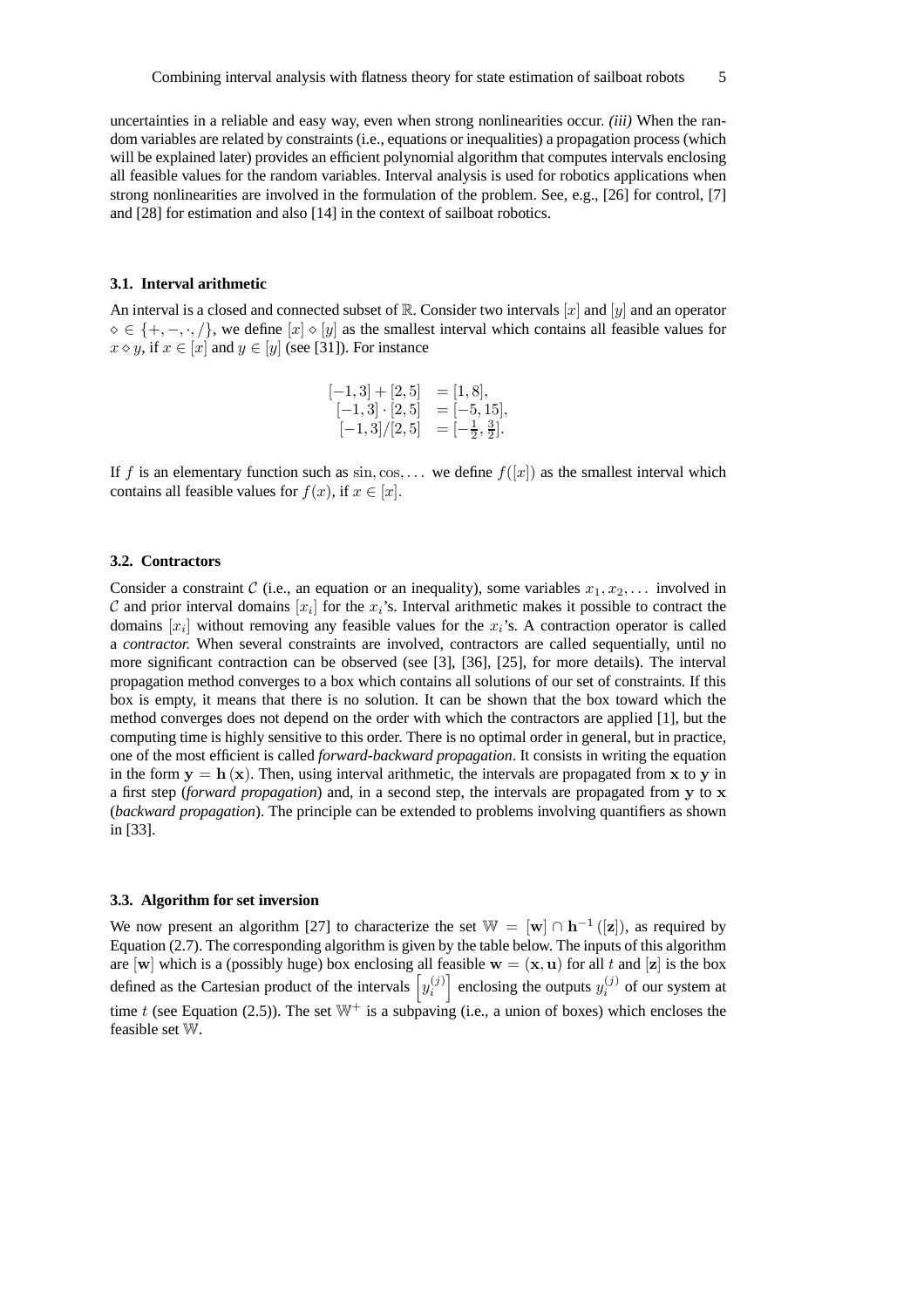| <b>Algorithm</b> SIVIA(in: $[w]$ , $[z]$ , out: $\mathbb{X}^+$ ) |                                                                                         |
|------------------------------------------------------------------|-----------------------------------------------------------------------------------------|
| 1                                                                | $\mathfrak{L} := \{[\mathbf{w}]\}\$                                                     |
| 2                                                                | repeat                                                                                  |
| 3                                                                | pull $([\mathbf{w}], \mathfrak{L})$ ;                                                   |
| $\overline{4}$                                                   | while the contractions are significant                                                  |
| 5                                                                | compute $\bar{w}$ enclosing $[w] \cap h^{-1}([z])$                                      |
| 6                                                                | end repeat                                                                              |
| 7                                                                | bisect $\left[\mathbf{\bar{w}}\right]$ and push the resulting boxes into $\mathfrak{L}$ |
| 8                                                                | until all boxes of $\mathfrak L$ have a width smaller than $\varepsilon$                |
|                                                                  | $\mathbb{W}^+:=\cup \mathfrak{L}$ .                                                     |

The list  $\mathfrak L$  contains boxes, the union of which encloses W. It is initialized at Step 1 with the single box [w]. At Step 2, a repeat-until loop is run until all boxes of  $\mathfrak L$  have a width smaller than a given accuracy  $\varepsilon$ , which is chosen small enough to have a good accuracy on the result and large enough to respect the allowed computing time. At Step 3, the largest box is pulled out from the list. The forward-backward contractor is iterated at Step 4 until no more significant contraction can be observed, i.e., until the Hausdorff distance between the current box and the contracted box is smaller than a given threshold. At Step 7, the current box  $\overline{w}$  is bisected into two smaller boxes. These two boxes are pushed at the end of the queue  $\mathfrak{L}$ . At Step 9, the algorithm returns the subpaving  $\mathbb{W}^+$ made by the union of all boxes stored in  $\mathfrak{L}$ . The properties of SIVIA (time and space complexity, convergence, . . .) have been studied in [27]. The complexity has been shown to be exponential with respect to the dimension of w.

## **4. State estimator for the sailboat**

#### **4.1. Model used by the state estimator**

The application to be considered in this paper is the estimation of the state of a sailboat in order to reconstruct the force and the direction of the wind. Three types of models are generally considered when dealing with robotics applications. They are listed now with an increasing degree of fidelity.

- The *model for the controller*. It should be as simple as possible (if possible linear) in order to be able to control the robot in a robust way. For instance, if one uses a proportional–integral– derivative (PID) controller to control the heading of a sailboat, the underlying model that is assumed is a second-order linear system, which behaves approximately as a sailboat (in a control point of view).
- The *model for the state estimator*. It should also be simple but should behave approximately as the actual robot. This model should take into account the nonlinearities of the robot and the nature of the noise.
- The *model for the simulator*. It should be as realistic as possible taking into account the environment (the swell, interaction with other boats, . . .), the sensors, the actuators, the communication,  $\dots$  [11], [15]. As a consequence, it is generally complex and non-deterministic.

We shall propose a simple deterministic model that will be assumed by our state estimator to describe the dynamics of the sailboat (see Figure 1). This model is given by the following state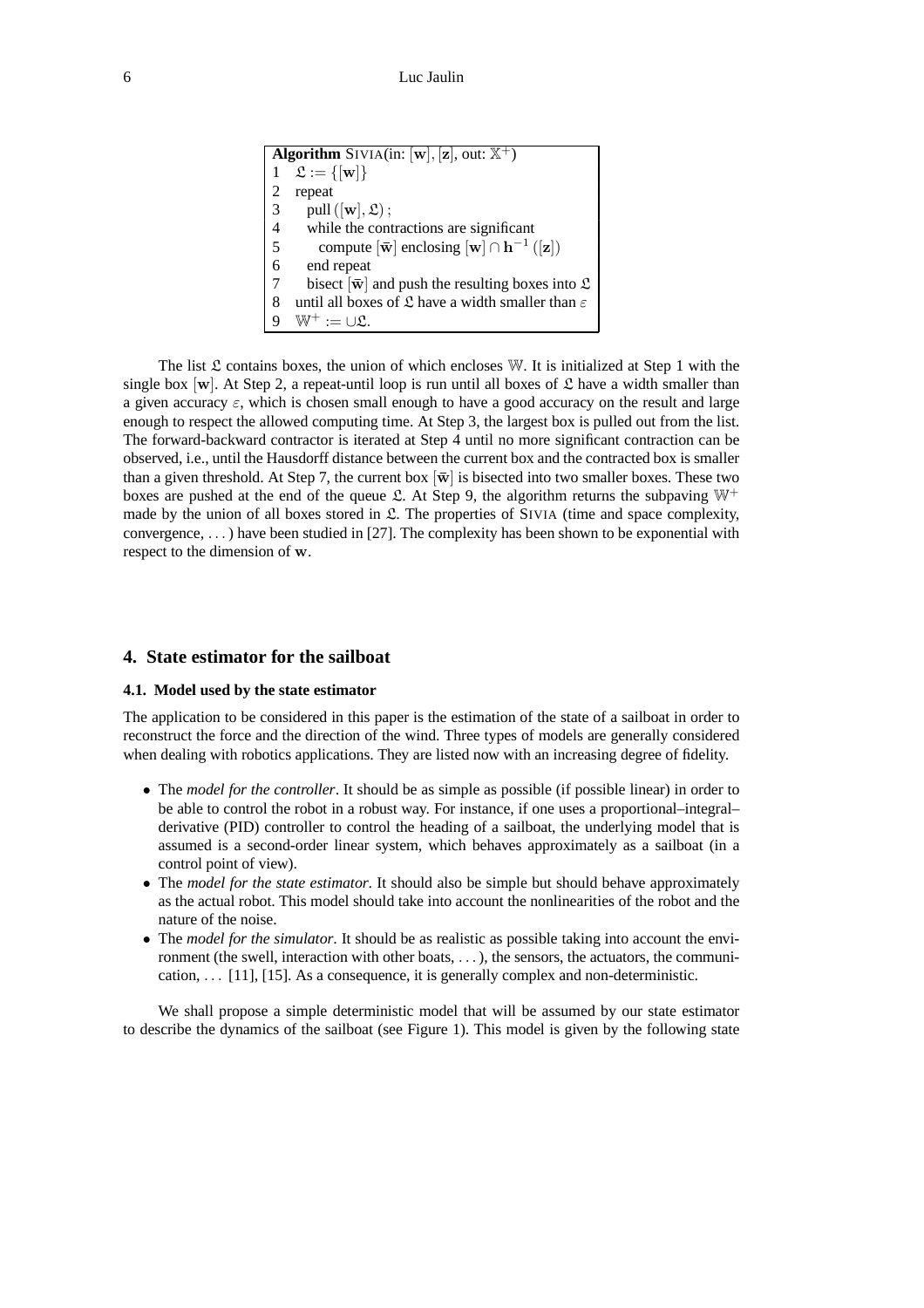equations

$$
\begin{cases}\n\dot{x} = v \cos \theta + p_1 a \cos \psi \\
\dot{y} = v \sin \theta + p_1 a \sin \psi \\
\dot{\theta} = \omega \\
\dot{v} = \frac{f_s \sin \delta_s - f_r \sin u_1 - p_2 v^2}{p_9} \\
\dot{\omega} = \frac{f_s (p_6 - p_7 \cos \delta_s) - p_8 f_r \cos u_1 - p_3 \omega}{p_{10}} \\
\dot{a} = 0 \\
\dot{\psi} = 0 \\
f_s = p_4 a \sin (\theta - \psi + \delta_s) \\
f_r = p_5 v \sin u_1 \\
\gamma = \cos (\theta - \psi) + \cos (u_2) \\
\delta_s = \begin{cases}\n\pi - \theta + \psi & \text{if } \gamma \le 0 \\
\text{sign}(\sin (\theta - \psi)) \cdot u_2 & \text{otherwise}\n\end{cases}\n\end{cases} (4.1)
$$

 $)$ 

where  $p_1$  is the drift coefficient,  $p_2$  is the tangential friction,  $p_3$  is the angular friction,  $p_4$  is the sail lift,  $p_5$  is the rudder lift,  $p_9$  is the mass of the boat and  $p_{10}$  is its mass moment of inertia. The distances  $p_6, p_7, p_8$  are represented in Figure 1. All parameters  $p_i$  are assumed to be known exactly. The sailboat has two inputs:  $u_1 = \delta_r$  is the angle between the rudder and the sailboat and  $u_2 = \delta_s$ is the maximum angle of the sail (which is limited by the length of the mainsheet). This model is similar to that described in [23], [22], except that here, *(i)* we added the direction of the wind  $\psi$  and its amplitude a as state variables and *(ii)* the control is not anymore the sail angle, but the length of the mainsheet, which is more realistic.

To apply the method proposed in Section 2, the model has to be deterministic. This is why we assumed that wind properties are piecewise constant by taking  $\dot{a} = \dot{\psi} = 0$ . We can also allow some small variations of the wind by replacing  $\dot{a} = \dot{\psi} = 0$  by  $\dot{a} = u_3$ ,  $\dot{\psi} = u_4$ , where the intervals for the two new inputs  $u_3, u_4$  correspond to the feasible wind perturbations. The sailboat model has been chosen in order to illustrate the new state estimation approach developed in this paper. The strong nonlinearities of this model, its hybrid behavior (due to the fact that the mainsheet may be tight or not) make the estimation problem very difficult to solve using existing approaches. However, it can be easily solved by the presented approach. Now this model for the sailboat could be made more realistic by adapting the modeling tools described by Fossen in the context of marine vessel [10] to sailboats.

## **4.2. State estimator**

The state estimator to be proposed is based on the previous model and assumes that x, y,  $\theta$ , x̄, ȳ,  $\dot{\theta}$ ,  $\ddot{x}$ ,  $\ddot{y}$ ,  $\ddot{\theta}$  are known with a given error. This assumption is rather realistic if our robot is equipped with a Doppler GPS and accelerometers. Otherwise, robust differentiation methods should be considered [30] to get  $\dot{x}$ ,  $\dot{y}$ ,  $\ddot{x}$ ,  $\ddot{y}$ ,  $\ddot{\theta}$ . From the state equations of the model, it is easy to check that

$$
\begin{pmatrix}\nx \\
y \\
\theta \\
\dot{x} \\
\dot{y} \\
\dot{\theta} \\
\dot{x} \\
\ddot{\theta} \\
\dot{\theta} \\
\dot{\theta} \\
\dot{\theta} \\
\dot{\theta} \\
\dot{\theta} \\
\dot{\theta} \\
\dot{\theta} \\
\dot{\theta} \\
\dot{\theta} \\
\dot{\theta} \\
\dot{\theta} \\
\dot{\theta} \\
\dot{\theta} \\
\dot{\theta} \\
\dot{\theta} \\
\dot{\theta} \\
\dot{\theta} \\
\dot{\theta} \\
\dot{\theta} \\
\dot{\theta} \\
\dot{\theta} \\
\dot{\theta} \\
\dot{\theta} \\
\dot{\theta} \\
\dot{\theta} \\
\dot{\theta} \\
\dot{\theta} \\
\dot{\theta} \\
\dot{\theta} \\
\dot{\theta} \\
\dot{\theta} \\
\dot{\theta} \\
\dot{\theta} \\
\dot{\theta} \\
\dot{\theta} \\
\dot{\theta} \\
\dot{\theta} \\
\dot{\theta} \\
\dot{\theta} \\
\dot{\theta} \\
\dot{\theta} \\
\dot{\theta} \\
\dot{\theta} \\
\dot{\theta} \\
\dot{\theta} \\
\dot{\theta} \\
\dot{\theta} \\
\dot{\theta} \\
\dot{\theta} \\
\dot{\theta} \\
\dot{\theta} \\
\dot{\theta} \\
\dot{\theta} \\
\dot{\theta} \\
\dot{\theta} \\
\dot{\theta} \\
\dot{\theta} \\
\dot{\theta} \\
\dot{\theta} \\
\dot{\theta} \\
\dot{\theta} \\
\dot{\theta} \\
\dot{\theta} \\
\dot{\theta} \\
\dot{\theta} \\
\dot{\theta} \\
\dot{\theta} \\
\dot{\theta} \\
\dot{\theta} \\
\dot{\theta} \\
\dot{\theta} \\
\dot{\theta} \\
\dot{\theta} \\
\dot{\theta} \\
\dot{\theta} \\
\dot{\theta} \\
\dot{\theta} \\
\dot{\theta} \\
\dot{\theta} \\
\dot{\theta} \\
\dot{\theta} \\
\dot{\theta} \\
\dot{\theta} \\
\dot{\theta} \\
\dot{\theta} \\
\dot{\theta} \\
\dot{\theta} \\
\dot{\theta} \\
\dot{\theta} \\
\dot{\theta} \\
\dot{\theta} \\
\dot{\theta} \\
\dot{\theta} \\
\dot{\theta} \\
\dot{\theta} \\
\dot{\theta} \\
\dot{\theta} \\
\dot{\theta} \\
\dot{\theta} \\
\dot{\theta} \\
\dot{\theta} \\
\dot{\theta} \\
\dot{\theta} \\
\dot{\theta} \\
\dot{\theta} \\
\dot{\theta} \\
\dot{\theta} \\
\dot{\theta} \\
\dot{\theta} \\
\dot{\theta} \\
\dot{\theta} \\
\dot{\theta} \\
\dot{\theta} \\
\dot{\theta} \\
\dot{\theta} \\
\dot{\theta} \\
\dot{\theta} \\
\dot{\theta} \\
\dot{\theta} \\
\dot{\theta
$$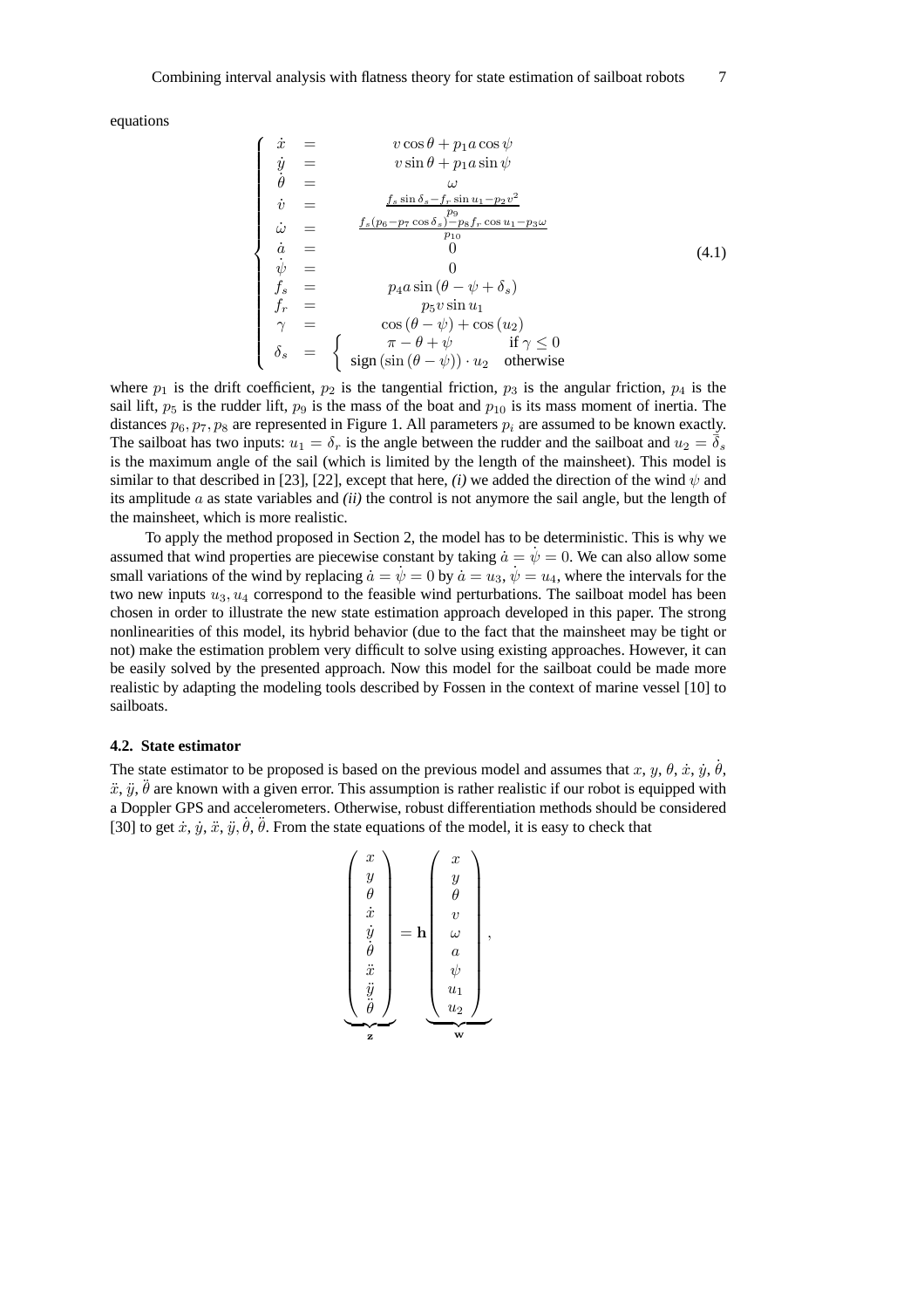

FIGURE 1. Sailboat considered to illustrate the new state estimator

where h is given by the following expression

$$
\mathbf{h}(\mathbf{w}) = \begin{pmatrix} x \\ y \\ \theta \\ v \cos \theta + p_1 a \cos \psi \\ v \sin \theta + p_1 a \sin \psi \\ \omega \\ \frac{(f_s \sin \delta_s - f_r \sin u_1 - p_2 v^2) \cos \theta}{p_9} - \omega v \sin \theta \\ \frac{(f_s \sin \delta_s - f_r \sin u_1 - p_2 v^2) \sin \theta}{p_9} + \omega v \cos \theta \\ \frac{f_s (p_6 - p_7 \cos \delta_s) - p_8 f_r \cos u_1 - p_3 \omega}{p_{10}} \end{pmatrix}
$$

and  $f_s(\mathbf{w})$ ,  $f_r(\mathbf{w})$ ,  $\delta_s(\mathbf{w})$ ,  $\gamma(\mathbf{w})$  are given by (4.1). From the box [z] enclosing the vector  $\mathbf{z} =$  $(x, y, \theta, x, y, \dot{\theta}, \ddot{x}, \dddot{y}, \dddot{\theta})^T$ , we compute the feasible set  $\mathbb{W} = [\mathbf{w}] \cap \mathbf{h}^{-1}([\mathbf{z}])$ . The Tchebychev center (i.e., the center of the smallest cube W) provides us with an estimate for the state vector and thus serves as an estimation for the direction and the speed of the wind.

# **5. Testcases**

To illustrate the behavior of our state estimator, assume that the actual robot is described by

$$
\left\{\begin{array}{rcl} \dot{\mathbf{x}}(t) & = & \mathbf{f}(\mathbf{x}(t), \mathbf{u}(t)) + \varepsilon(t) \\ \mathbf{y}(t) & = & \mathbf{g}(\mathbf{x}(t)), \end{array}\right.
$$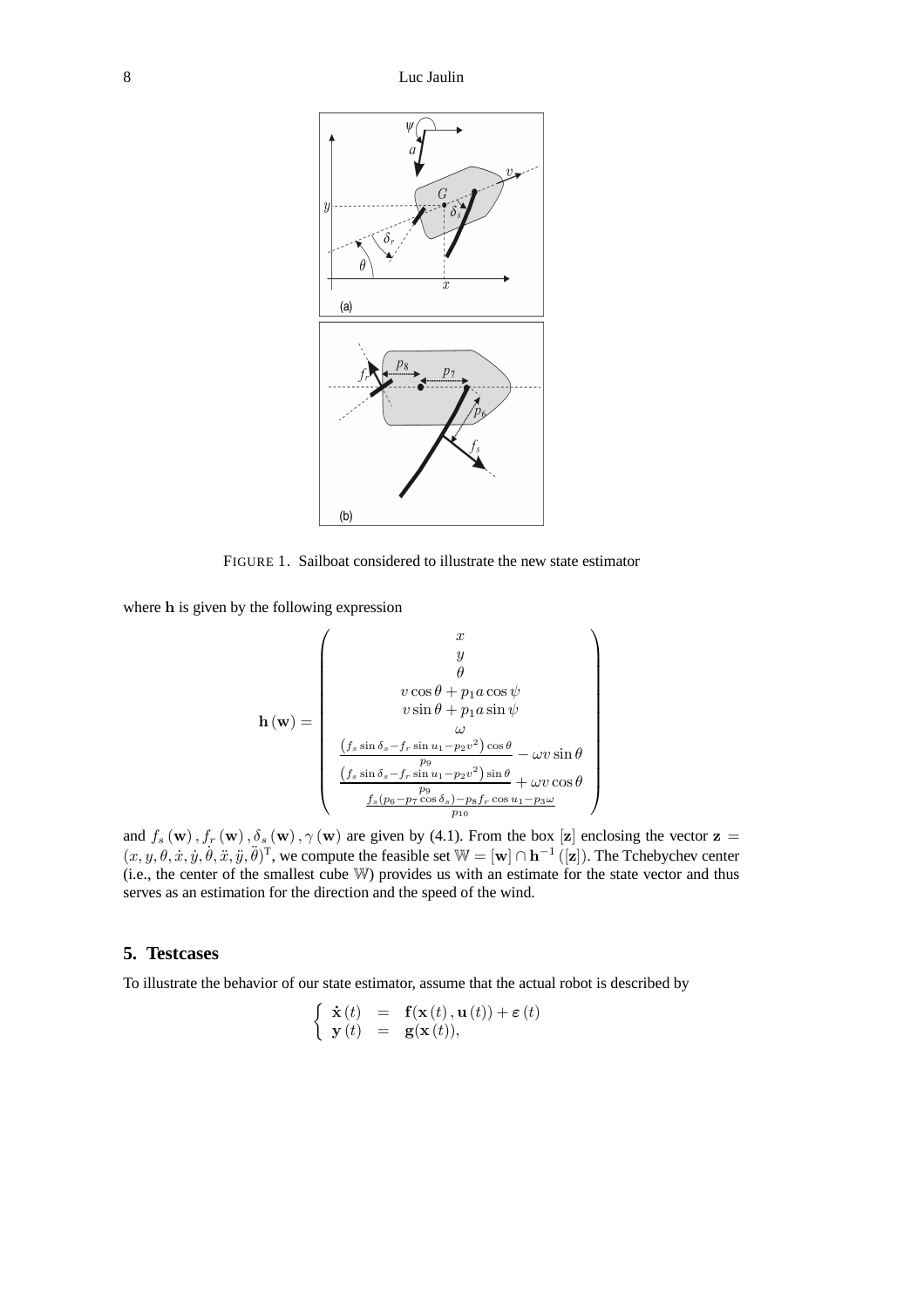

FIGURE 2. Left: simulated experiment (Testcase 1); Right: estimation of the wind

where  $\epsilon(t)$  is the difference between the evolution used by our estimator and the actual robot. The vector  $\varepsilon(t)$  is called *model error*. It is a small quantity which encloses the model approximations, unpredictable perturbations (variations of the wind, swell, algae on the keel, . . .) or any other state noise.

#### **5.1. Testcase 1**

We consider the simulated experiment represented in Figure 2 (left). In this experiment which is started at  $t_0 = 0$  and terminated at  $t_{\text{max}} = 17$  s, the boat was controlled by hand. The arrows represent the unknown wind vector, which is time dependent. For the simulation, we took

$$
\begin{cases}\n\dot{a} = 0.2 \cos(0.1t) \\
\dot{\psi} = -0.1 \sin(0.1t)\n\end{cases}
$$
\n(5.1)

.

with  $a(0) = 10$  and  $\psi(0) = 2$ , whereas our state estimator assumes that the wind properties are piecewise constant*.* Thus, for this testcase, the model error is

$$
\varepsilon(t) = \left(\begin{array}{c} 0 \\ 0 \\ 0 \\ 0 \\ 0 \\ 0.2 \cos(0.1t) \\ -0.1 \sin(0.1t) \end{array}\right)
$$

The parameters for the simulation have been chosen as  $p_1 = 0.1, p_2 = 100 \text{ kg} \cdot \text{s}^{-1}, p_3 = 500 \text{ N} \cdot \text{m} \cdot \text{s}$ ,  $p_4 = 500 \text{ kg} \cdot \text{s}^{-1}$ ,  $p_5 = 70 \text{ kg} \cdot \text{s}^{-1}$ ,  $p_6 = 1.1 \text{ m}$ ,  $p_7 = 1.4 \text{ m}$ ,  $p_8 = 2 \text{ m}$ ,  $p_9 = 1000 \text{ kg}$  and  $p_{10} = 2000 \text{ N} \cdot \text{m} \cdot \text{s}^2$ . These parameters are known by the state estimator. For all  $x, y, \theta, \dot{x}, \dot{y}, \dot{\theta}, \ddot{x}, \ddot{y}, \ddot{\theta}$ a small uniform noise inside the interval  $[-2 \cdot 10^{-3}, 2 \cdot 10^{-3}]$  has been added.

The results obtained by our state estimator are represented Figure 3. At time  $t_0 = 0$ , the speed of the boat is small and the state estimator does not provide a good precision due to the fact that the set inversion problem is badly conditioned. At time  $t_1$ , the tuning of the sail is not optimal. As a consequence, we have two ambiguous solutions for the sail (either the sail is too closed or it is too open) which produce the same result. At time  $t_4$  the wind come from the back and it is not possible to guess if the sail is on the right or on the left. Inside the interval  $[t_2, t_3]$ , we have  $\gamma \leq 0$ , the boat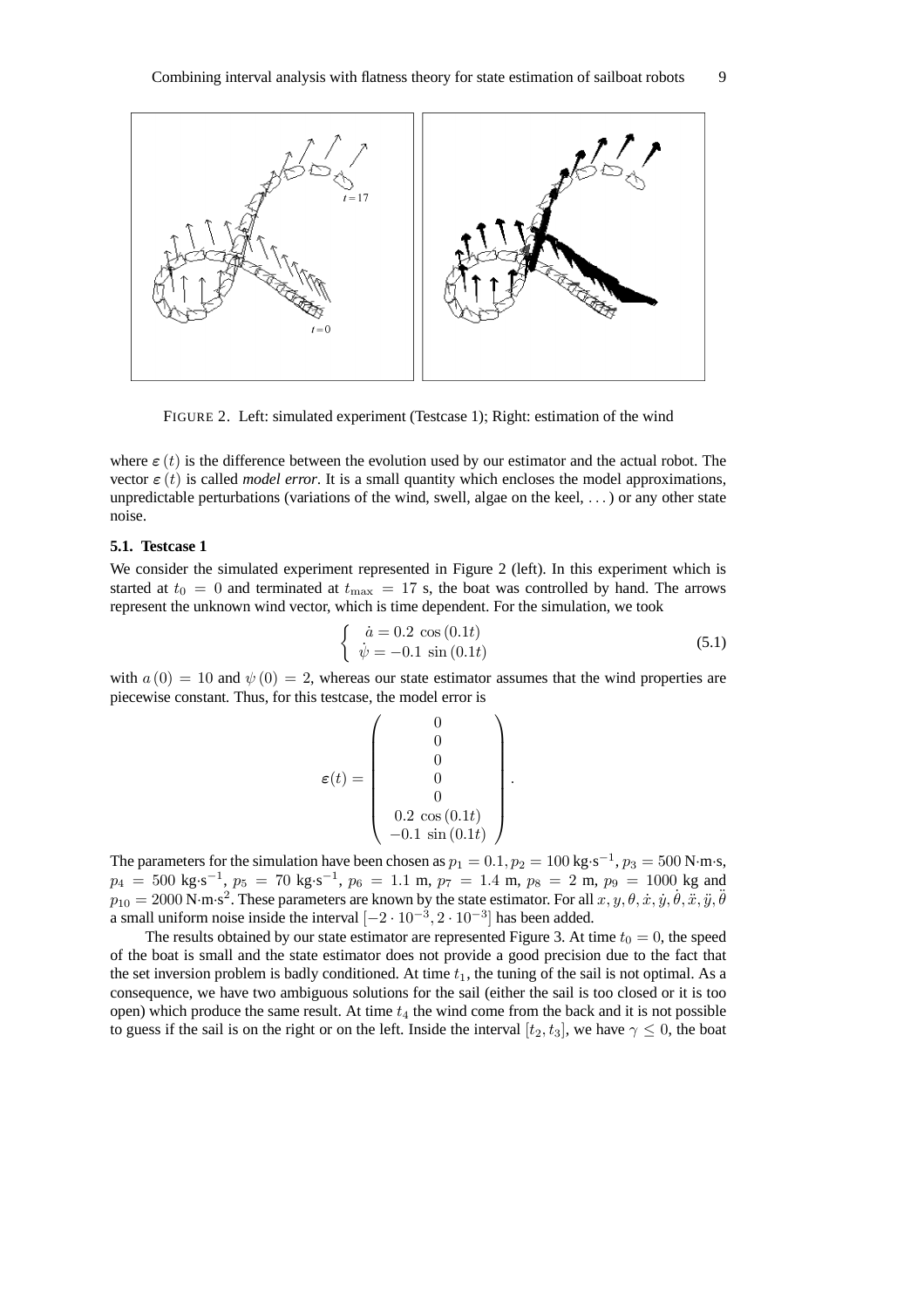

FIGURE 3. Envelopes obtained by the state estimator for Testcase 1.

is thus head to wind and the mainsheet is not tight. We checked that the interval envelopes always contain the true signals. Figure 2 (right) represents on the world frame all feasible wind vectors.

## **5.2. Testcase 2**

We shall now consider a new simulation where the wind is still given by  $(5.1)$ . However, we also added a drag force along the sail

$$
f_{\text{drag}} = 30 a \cos(\theta + \delta_v - \psi)
$$

which slows down the robot and a swell perturbation (the waves come from East) which applies a yaw torque given by

$$
T_{\text{swell}} = 30 \, \sin \theta \, \cos \theta \, \cos \left(\frac{t}{10}\right).
$$

As a result, the model error (unknown to our state estimator) is given by

$$
\varepsilon(t) = \left(\begin{array}{c} 0 \\ 0 \\ 0 \\ \frac{30}{p_9}a\, \cos(\theta + \delta_v - \psi)\, \cos\delta_v \\ \frac{30}{p_{10}}\, \sin(\theta)\, \cos(\theta)\, \cos(\frac{t}{10}) \\ 0.2\, \cos(0.1t) \\ -0.1\, \sin(0.1t) \end{array}\right)
$$

.

Figure 4 (left) depicts the actual motion of the simulated sailboat with the perturbation. Note that in this figure, the tacking (turning between starboard and port tack) has been perturbed by a swell wave.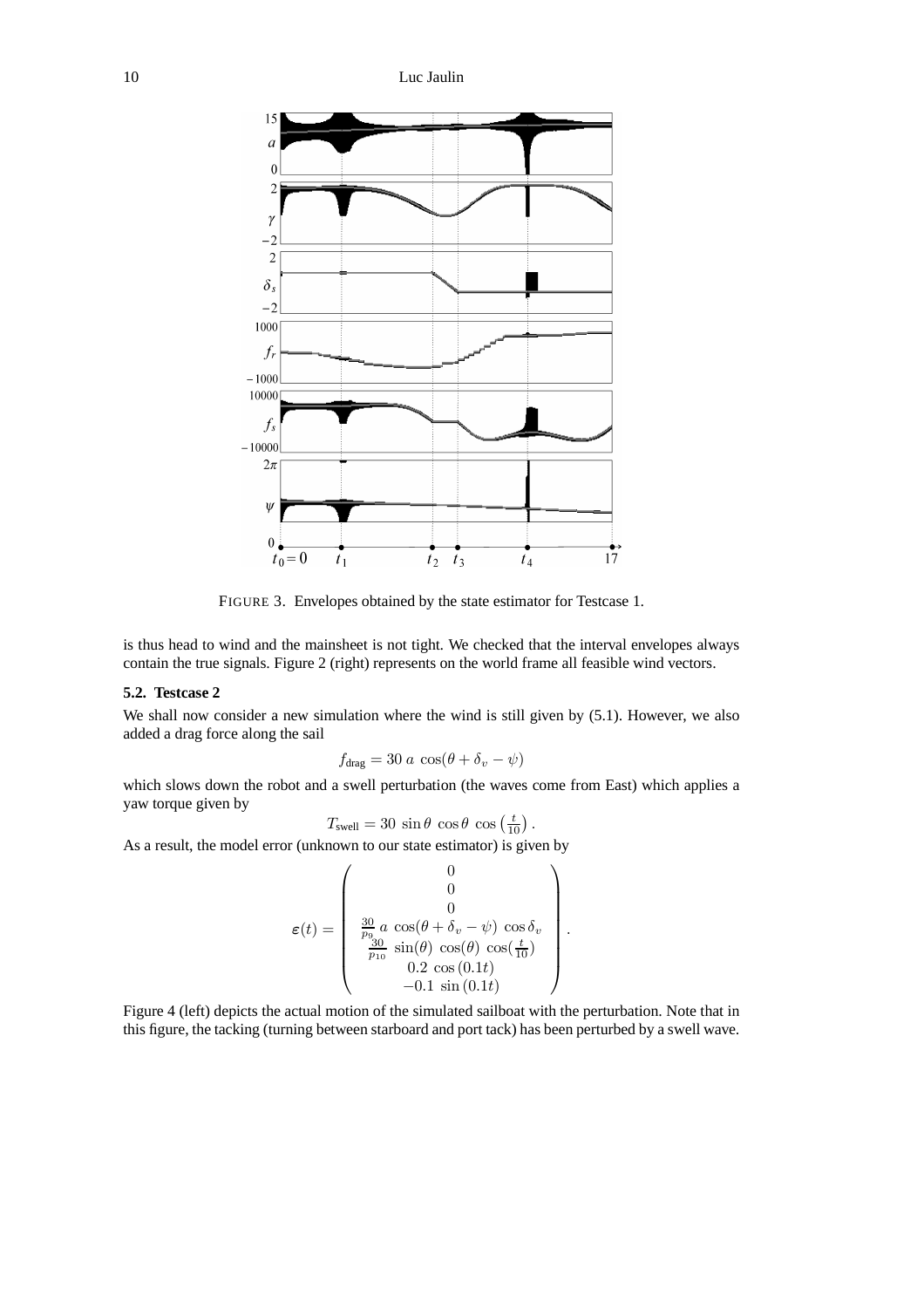

FIGURE 4. Left: simulated experiment (Testcase 2); Right: estimation of the wind



FIGURE 5. Envelopes obtained by the state estimator for Testcase 2;

The results provided by the state estimation are depicted in Figure 4 (right) and Figure 5. Most of the time, the true signals (painted grey) are inside the envelope (painted black) provided by the state estimator. When it is not the case, we observe that these true signals are close to the envelope. The fact that the envelopes do not always enclose the true signals is due to the unmodelled behaviors: the interval resolution considers that there exist no drag force and no swell perturbation.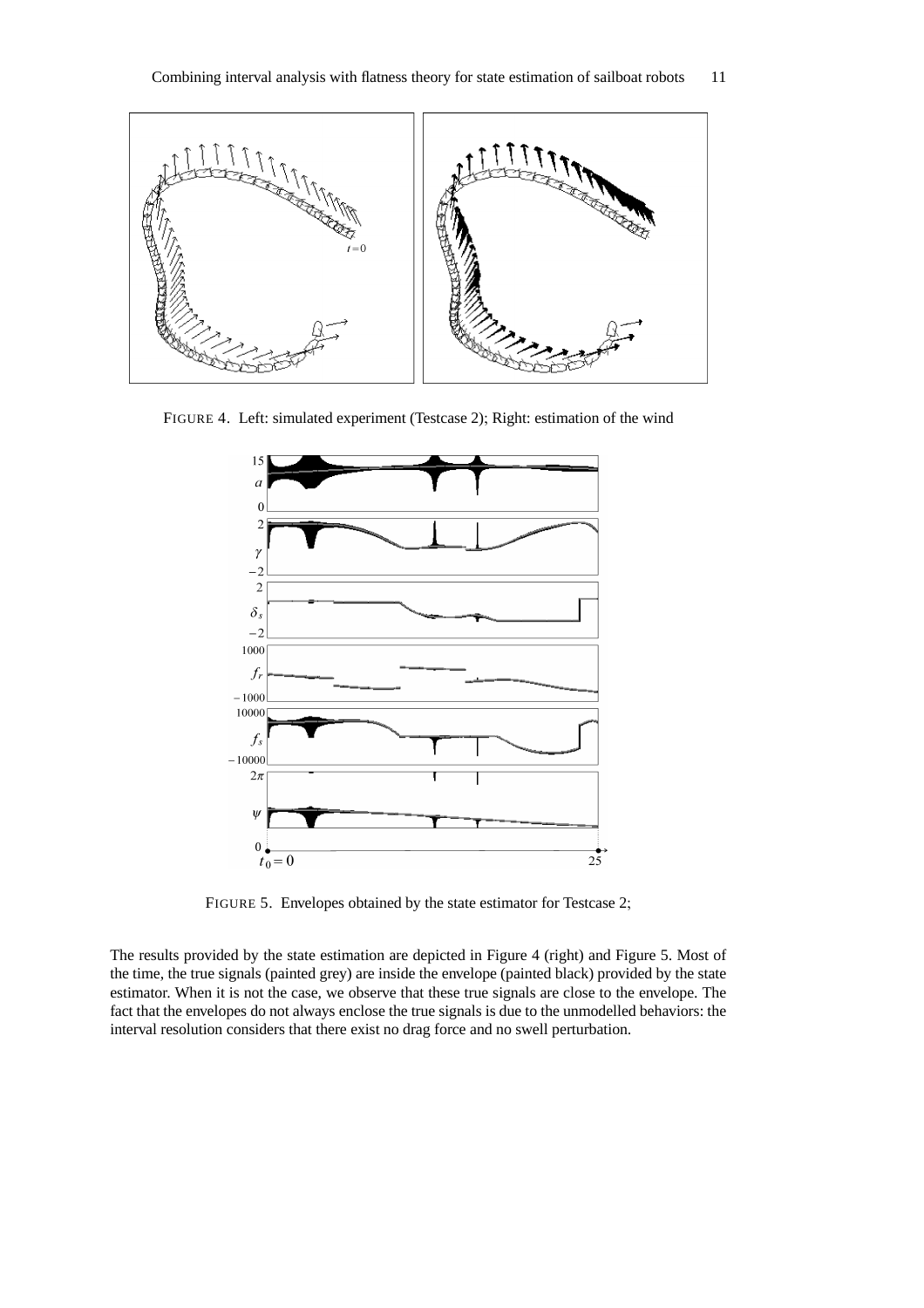#### 12 Luc Jaulin

Note that the model we have used for the simulation should be made more realistic to validate our state estimator. This could be done by building an accurate model using recent ship modelling techniques (see e.g. [4], [17], [2]).

The C++ code of the simulation as well as movies illustrating the simulated experiments with the interval state estimator can be downloaded at

www.ensta-bretagne.fr/jaulin/getwind.html

## **6. Conclusions**

This paper has presented a new approach for nonlinear state estimation. This approach combines some nonlinear state estimation techniques [9] based on flatness [8] with interval set inversion. Flatness makes it possible to transform the state estimation problem in a symbolic way into set inversion problems parametrized by the time  $t$ . Interval analysis solves numerically, rigorously and efficiently the resulting set estimation problems for each  $t$ . The resulting state estimator has several advantages over classical approaches.

- The state estimator *is reliable with respect to nonlinearities*. Thanks to interval analysis, it is able to deal with nonlinear (or nondifferentiable and even noncontinuous) state equations, without linearizing (as done by the extended Kalman filter [35]) or approximating them.
- The state estimator *does not require the interval integration of differential equation*. Such integrations are needed by all other interval state estimation methods [21], [24], [32], [13] which makes them inefficient for high-dimensional systems.
- The state estimator *takes into account bounded noise* on the outputs and their derivatives. To my knowledge, it is not done by existing algebraic nonlinear state estimators.
- The state estimator *can be used for real-time applications*. For each t, interval set inversion has solved the state estimation of our sailboat problem within a time smaller than 0.1 sec.

The approach has been illustrated on the state estimation of a sailboat. The sailboat estimation problem has several advantages: *(i)* it is motivated by the fact that we want to build a reliable boat without unreliable sensors, *(ii)* it is simple enough to illustrate the principle and the generality of presented approach and *(iii)* it is difficult enough to make all existing other deterministic nonlinear approaches for state estimation fail.

### **References**

- [1] K. Apt. The essence of constraint propagation. *Theoretical Computer Science*, 221(1-2):179–210, 1998.
- [2] A. Behal, B.M. Dawson, W.E. Dixon, and Y. Fang. Tracking and regulation control of an underactuated surface vessel with nonintegrable dynamics. *IEEE Transactions on Automatic Control*, 47(3):495–500, 2002.
- [3] F. Benhamou, F. Goualard, L. Granvilliers, and J-F. Puget. Revising Hull and Box Consistency. In *ICLP*, pages 230–244, 1999.
- [4] V. Bertram. *Practical Ship Hydrodynamics*. F. Vieweg & Sohn, Butterworth Heinemann, 2000.
- [5] Y. Brière. *The first microtransat challenge,* http://web.ensica.fr/microtransat. ENSICA, 2006.
- [6] S. Diop and M. Fliess. Nonlinear observability, identifiability and persistent trajectories. In *Proc. 36th IEEE Conf. Decision Control*, pages 714–719, Brighton, 1991.
- [7] V. Drevelle and P. Bonnifait. High integrity gnss location zone characterization using interval analysis. In *ION GNSS*, 2009.
- [8] M. Fliess, J. Lévine, P. Martin, and P. Rouchon. Flatness and defect of non-linear systems: introductory theory and applications. *International Journal of Control*, (61):1327–1361, 1995.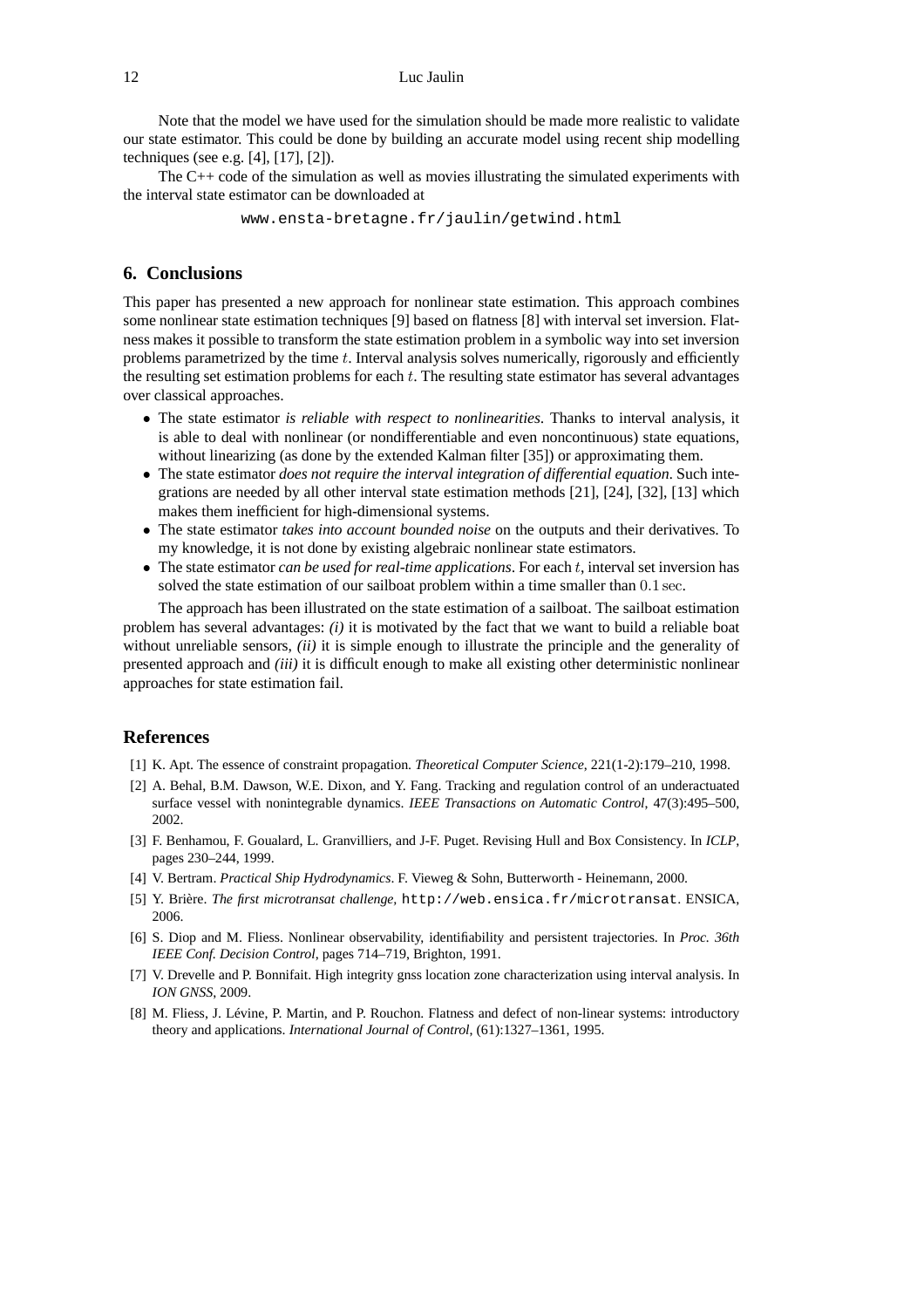- [9] M. Fliess and H. Sira-Ramirez. Control via state estimations of some nonlinear systems. In *Proc. Symp. Nonlinear Control Systems (NOLCOS 2004)*, Stuttgart, 2004.
- [10] T. Fossen. *Guidance and Control of Ocean Vehicles*. Wiley, New York, NY, 1995.
- [11] T.J. Gale and J.T. Walls. Development of a sailing dinghy simulator. *Simulation*, 74(3):167–179, 2000.
- [12] J.P. Gauthier and I. Kupka. *Deterministic observation theory and applications*. Cambridge University Press, 2001.
- [13] A. Gning and P. Bonnifait. Constraints propagation techniques on intervals for a guaranteed localization using redundant data. *Automatica*, 42(7):1167–1175, 2006.
- [14] A. Goldsztejn and L. Jaulin. Inner and outer approximations of existentially quantified equality constraints. In *Proceedings of the Twelfth International Conference on Principles and Practice of Constraint Programming, (CP 2006)*, Nantes (France), 2006.
- [15] G. Guillou. *Architecture multi-agents pour le pilotage automatique des voiliers de compétition et extensions algébriques des réseaux de Petri*. PhD dissertation, Université de Bretagne, Brest, France, 2011.
- [16] V. Hagenmeyer and E. Delaleau. Robustness analysis of exact feedforward linearization based on differential flatness. *Automatica*, (39):1941–1946, 2003.
- [17] H. Hansen, P.S. Jackson, and K. Hochkirch. Real-time velocity prediction program for wind tunnel testing of sailing yachts. In *International Conference on the Modern Yacht*, Southampton, 2003.
- [18] R. Hermann and A. J. Krener. Nonlinear controllability and observability. *IEEE Transactions on Automatic Control*, 22(5):728–740, October 1977.
- [19] P. Herrero, L. Jaulin, J. Vehi, and M. A. Sainz. Guaranteed set-point computation with application to the control of a sailboat. *International Journal of Control Automation and Systems*, 8(1):1–7, 2010.
- [20] A. Isidori. *Nonlinear Control Systems: An Introduction, 3rd Ed.* Springer-Verlag, New-York, 1995.
- [21] L. Jaulin. Nonlinear bounded-error state estimation of continuous-time systems. *Automatica*, 38:1079– 1082, 2002.
- [22] L. Jaulin. Modélisation et commande d'un bateau à voile. In *CIFA2004 (Conférence Internationale Francophone d'Automatique), In CDROM*, Douz (Tunisie), 2004.
- [23] L. Jaulin. *Représentation d'état pour la modélisation et la commande des systèmes (Coll. Automatique de base)*. Hermès, London, 2005.
- [24] L. Jaulin, M. Kieffer, I. Braems, and E. Walter. Guaranteed nonlinear estimation using constraint propagation on sets. *International Journal of Control*, 74(18):1772–1782, 2001.
- [25] L. Jaulin, M. Kieffer, O. Didrit, and E. Walter. *Applied Interval Analysis, with Examples in Parameter and State Estimation, Robust Control and Robotics*. Springer-Verlag, London, 2001.
- [26] L. Jaulin, S. Ratschan, and L. Hardouin. Set computation for nonlinear control. *Reliable Computing*, 10(1):1–26, 2004.
- [27] L. Jaulin and E. Walter. Guaranteed nonlinear parameter estimation via interval computations. *Interval Computation*, pages 61–75, 1993.
- [28] L. Jaulin, E. Walter, O. Lévêque, and D. Meizel. Set inversion for  $\chi$ -algorithms, with application to guaranteed robot localization. *Mathematics and Computers in Simulation*, 52(3-4):197–210, 2000.
- [29] S. Lagrange, L. Jaulin, V. Vigneron, and C. Jutten. Nonlinear blind parameter estimation. *IEEE Transactions on Automatic Control*, 53(4):834–838, 2008.
- [30] M. Mboup, C. Join, and M. Fliess. A revised look at numerical differentiation with an application to nonlinear feedback control. In *The 15th Mediterranean Conference on Control and Automation - MED'2007*, 2007.
- [31] R. E. Moore. *Methods and Applications of Interval Analysis*. SIAM, Philadelphia, PA, 1979.
- [32] T. Raissi, N. Ramdani, and Y. Candau. Set membership state and parameter estimation for systems described by nonlinear differential equations. *Automatica*, 40:1771–1777, 2004.
- [33] S. Ratschan. Uncertainty propagation in heterogeneous algebras for approximate quantified constraint solving. *Journal of Universal Computer Science*, 6(9):861–880, 2000.
- [34] C. Sauze and M. Neal. An autonomous sailing robot for ocean observation. In *proceedings of TAROS 2006*, pages 190–197, Guildford, UK, 2006.